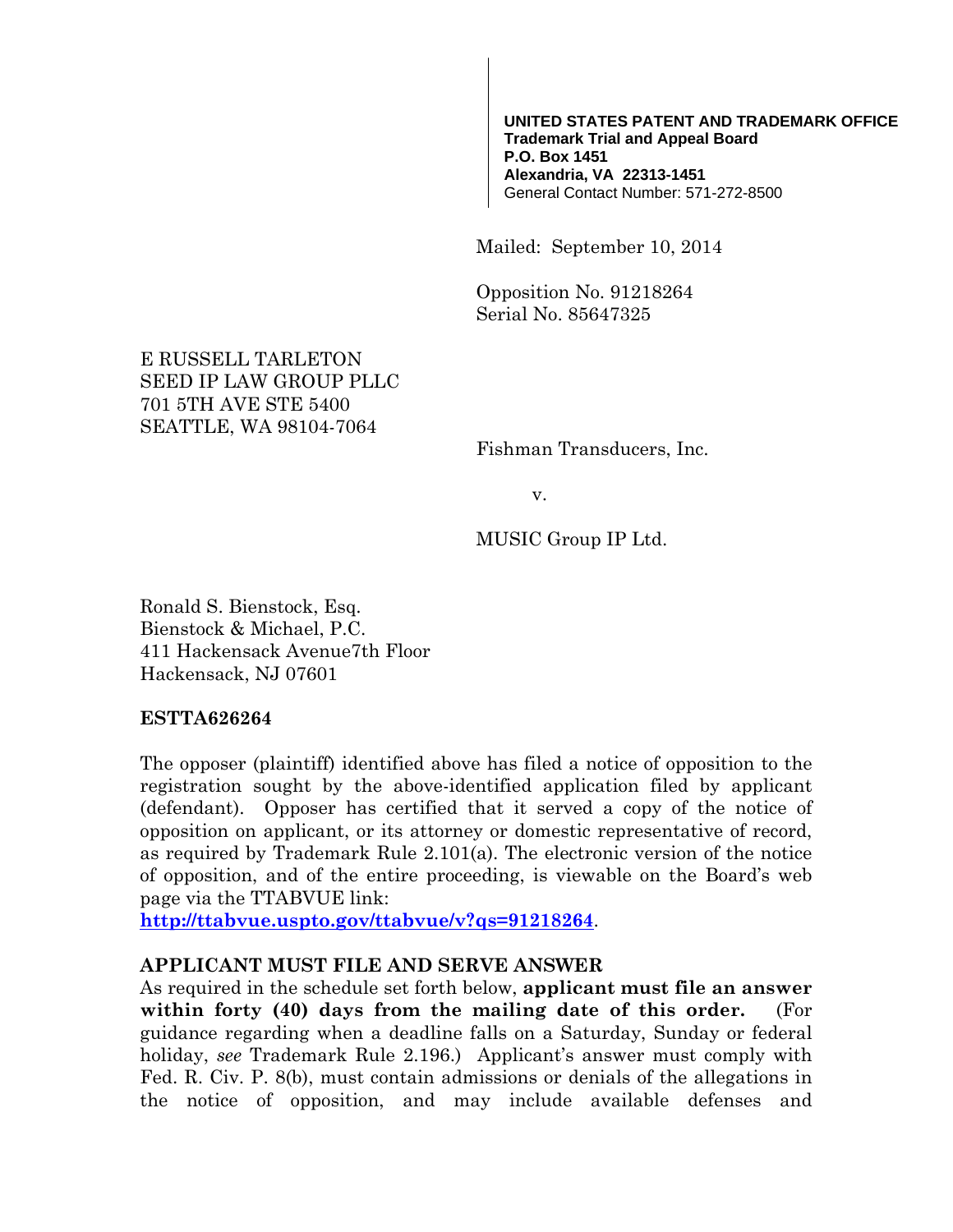counterclaims. For guidance regarding the form and content of an answer, *see* Trademark Rule 2.106(b), and TBMP §§ 311.01 and 311.02. Failure to file a timely answer may result in entry of default judgment and the abandonment of the application.

#### **SERVICE OF ANSWER AND OF ALL FILINGS**

The answer, and **all** other filings in this proceeding, **must** be served in a manner specified in Trademark Rule 2.119(b), and **must** include proof of service. For guidance regarding the service and signing of all filings, *see* TBMP §§ 113-113.04. As noted in TBMP § 113.03, proof of service should be in the following certificate of service form:

*I hereby certify that a true and complete copy of the foregoing (insert title of submission) has been served on (insert name of opposing counsel or party) by mailing said copy on (insert date of mailing), via First Class Mail, postage prepaid (or insert other appropriate method of delivery) to: (set out name and address of opposing counsel or party).* 

*Signature\_\_\_\_\_\_\_\_\_\_\_\_\_\_\_\_\_\_\_\_\_\_\_\_\_\_ Date\_\_\_\_\_\_\_\_\_\_\_\_\_\_\_\_\_\_\_\_\_\_\_\_\_\_\_\_\_\_\_* 

The parties may agree to forward service copies by electronic transmission, *e.g*., e-mail. *See* Trademark Rule 2.119(b)(6) and TBMP §113.04. Pursuant to Trademark Rule 2.119(c), however, five additional days are afforded only to actions taken in response to papers served by first-class mail, "Express Mail," or overnight courier, not by electronic transmission.

# **LEGAL RESOURCES AVAILABLE AT WEB PAGE**

Proceedings will be conducted in accordance with the Trademark Rules of Practice, set forth in Title 37, part 2, of the Code of Federal Regulations. These rules, as well as amendments thereto, the Manual of Procedure (TBMP), information on Accelerated Case Resolution (ACR) and Alternative Dispute Resolution (ADR), and many Frequently Asked Questions, are available on the Board's web page, at:

http://www.uspto.gov/trademarks/process/appeal/index.jsp. For a general description of Board proceedings, *see* TBMP §102.03.

# **FILING PAPERS ONLINE**

The link to the Board's electronic filing system, ESTTA (Electronic System for Trademark Trials and Appeals), is at the Board's web page, at:

http://estta.uspto.gov/. The Board **strongly encourages parties to use ESTTA** for all filings. ESTTA provides various electronic filing forms; some may be used as is, and others may require attachments. For technical difficulties with ESTTA, parties may call 571-272-8500. Due to potential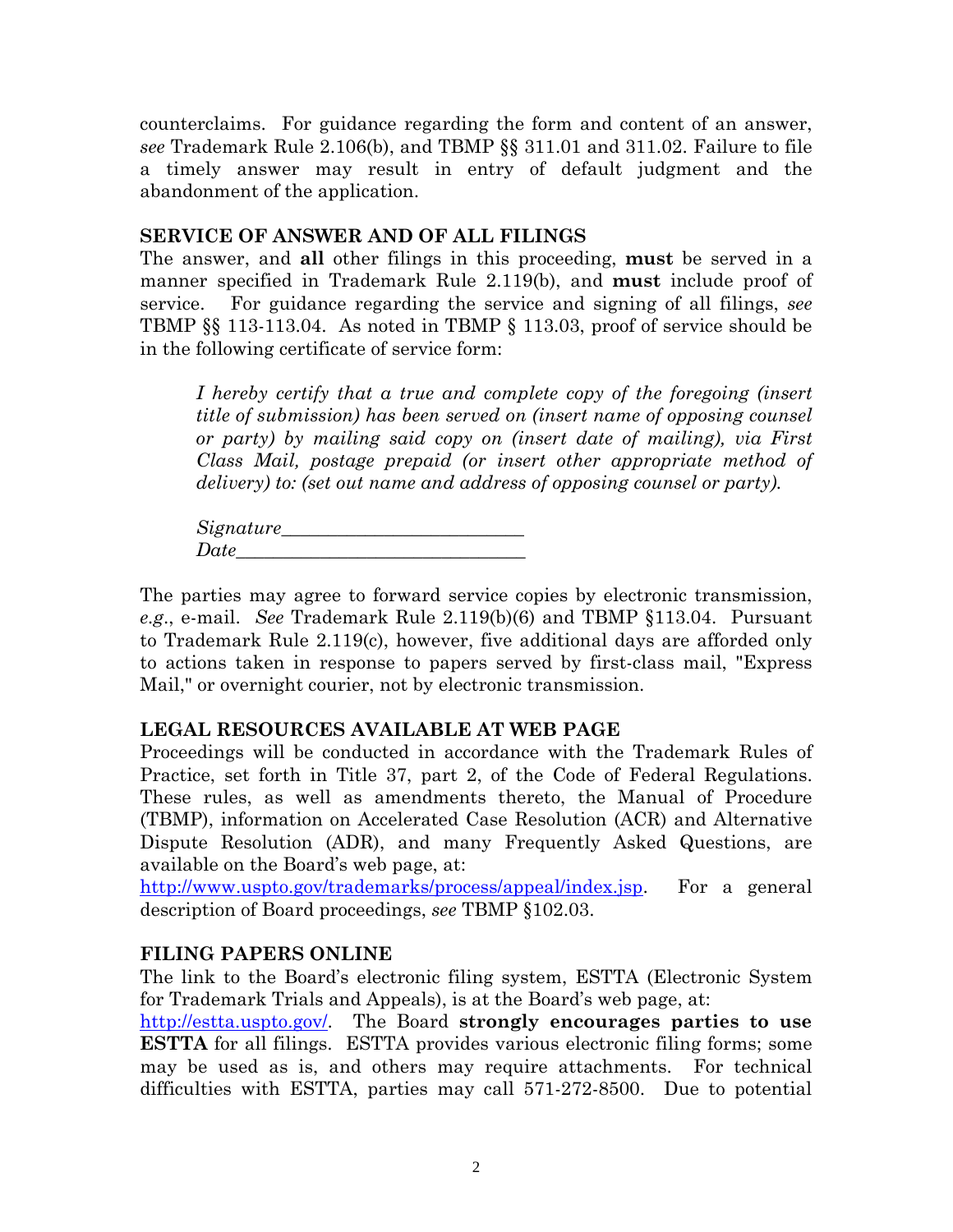technical issues, parties should not wait until the last date of a deadline for filing papers. The Board may decline to consider any untimely filing.

# **OPPOSER'S OBLIGATION IF SERVICE IS INEFFECTIVE**

If a service copy of the notice of opposition is returned to opposer as undeliverable or opposer otherwise becomes aware that service has been ineffective, opposer must notify the Board in writing within ten (10) days of the date on which opposer learns that service has been ineffective. Notification to the Board may be provided by any means available for filing papers with the Board, but preferably should be provided **by written notice filed through ESTTA**. For guidance regarding notice of ineffective service, *see* Trademark Rule 2.101(b) and TBMP § 309.02(c)(1).

While opposer is under no obligation to search for current correspondence address information for, or investigate the whereabouts of, any applicant opposer is unable to serve, if opposer knows of any new address information for the applicant, opposer must report the address to the Board. If an opposer notifies the Board that a service copy sent to an applicant was returned or not delivered, including any case in which the notification includes a new address for the applicant discovered by or reported to opposer, the Board will give notice under Trademark Rule 2.118.

# **FORMAT FOR ALL FILINGS**

Trademark Rule 2.126 sets forth the required form and format for all filings. The Board may **decline to consider** any filing that does not comply with this rule, including, but not limited to motions, briefs, exhibits and deposition transcripts.

# **CONFERENCE, DISCOVERY, DISCLOSURE AND TRIAL SCHEDULE**

| Time to Answer                          | 10/20/2014 |
|-----------------------------------------|------------|
| Deadline for Discovery Conference       | 11/19/2014 |
| Discovery Opens                         | 11/19/2014 |
| Initial Disclosures Due                 | 12/19/2014 |
| <b>Expert Disclosures Due</b>           | 4/18/2015  |
| Discovery Closes                        | 5/18/2015  |
| <b>Plaintiff's Pretrial Disclosures</b> | 7/2/2015   |
| Plaintiff's 30-day Trial Period Ends    | 8/16/2015  |
| Defendant's Pretrial Disclosures        | 8/31/2015  |
| Defendant's 30-day Trial Period Ends    | 10/15/2015 |
| Plaintiff's Rebuttal Disclosures        | 10/30/2015 |
| Plaintiff's 15-day Rebuttal Period Ends | 11/29/2015 |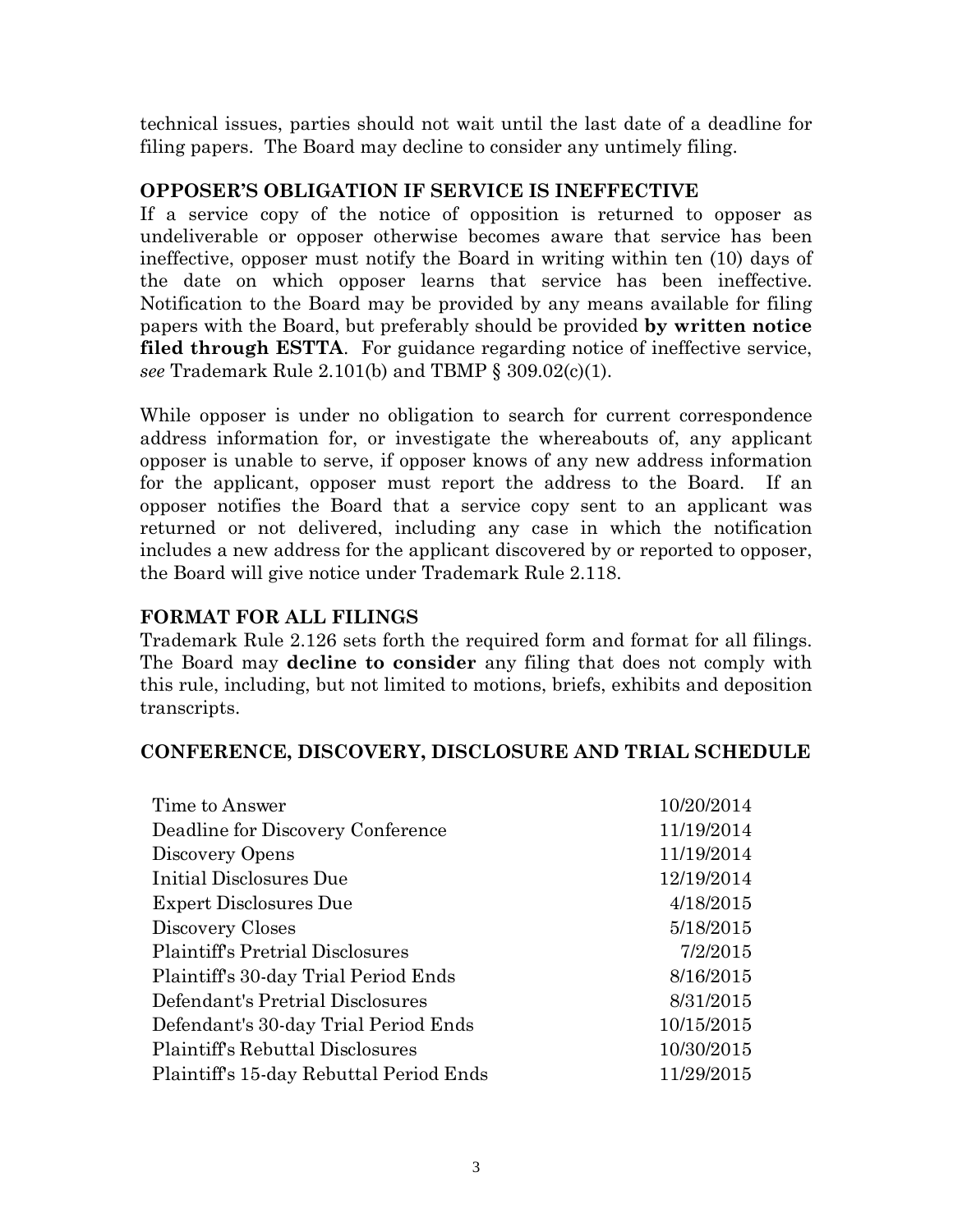#### **PARTIES ARE REQUIRED TO HOLD DISCOVERY CONFERENCE**

As noted in the schedule above, the parties are required to schedule and to participate with each other in a discovery conference by the deadline in the schedule. For guidance, *see* Fed. R. Civ. P. 26(f), Trademark Rule 2.120(a)(2), and TBMP § 401.01. In the conference, the parties are required to discuss (1) the nature of and basis for their respective claims and defenses, (2) the possibility of settling or at least narrowing the scope of claims or defenses, and (3) arrangements for disclosures, discovery and introduction of evidence at trial, if the parties are unable to settle at this time.

Discussion of amendments of otherwise prescribed procedures can include limitations on disclosures and/or discovery, willingness to stipulate to facts, and willingness to stipulate to more efficient options for introducing at trial information or materials obtained through disclosures or discovery.

The parties must hold the conference in person, by telephone, or by any means on which they agree. A Board interlocutory attorney or administrative trademark judge will participate in the conference, upon request of any party, provided that such request is made no later than ten (10) days prior to the conference deadline. *See* Trademark Rule 2.120(a)(2). A request for Board participation must be made either through an ESTTA filing, or by telephone call to the assigned interlocutory attorney whose name is on the TTABVUE record for this proceeding. A party should request Board participation only after the parties have agreed on possible dates and times for the conference. A conference with the participation of a Board attorney will be by telephone, and the parties shall place the call at the agreed date and time, in the absence of other arrangements made with the Board attorney.

#### **PROTECTIVE ORDER FOR CONFIDENTIAL INFORMATION**

The Board's Standard Protective Order is applicable, and is available at: http://www.uspto.gov/trademarks/process/appeal/guidelines/stndagmnt.jsp.

During their conference, the parties should discuss whether they agree to supplement or amend the standard order, or substitute a protective agreement of their choosing, subject to approval by the Board. *See* Trademark Rule 2.116(g) and TBMP § 412. The standard order does not automatically protect a party's confidential information and its provisions for the designation of confidential information must be utilized as needed by the parties.

# **ACCELERATED CASE RESOLUTION**

During their conference, the parties should discuss whether they wish to seek mediation or arbitration, and whether they can stipulate to follow the Board's Accelerated Case Resolution (ACR) process for a more efficient and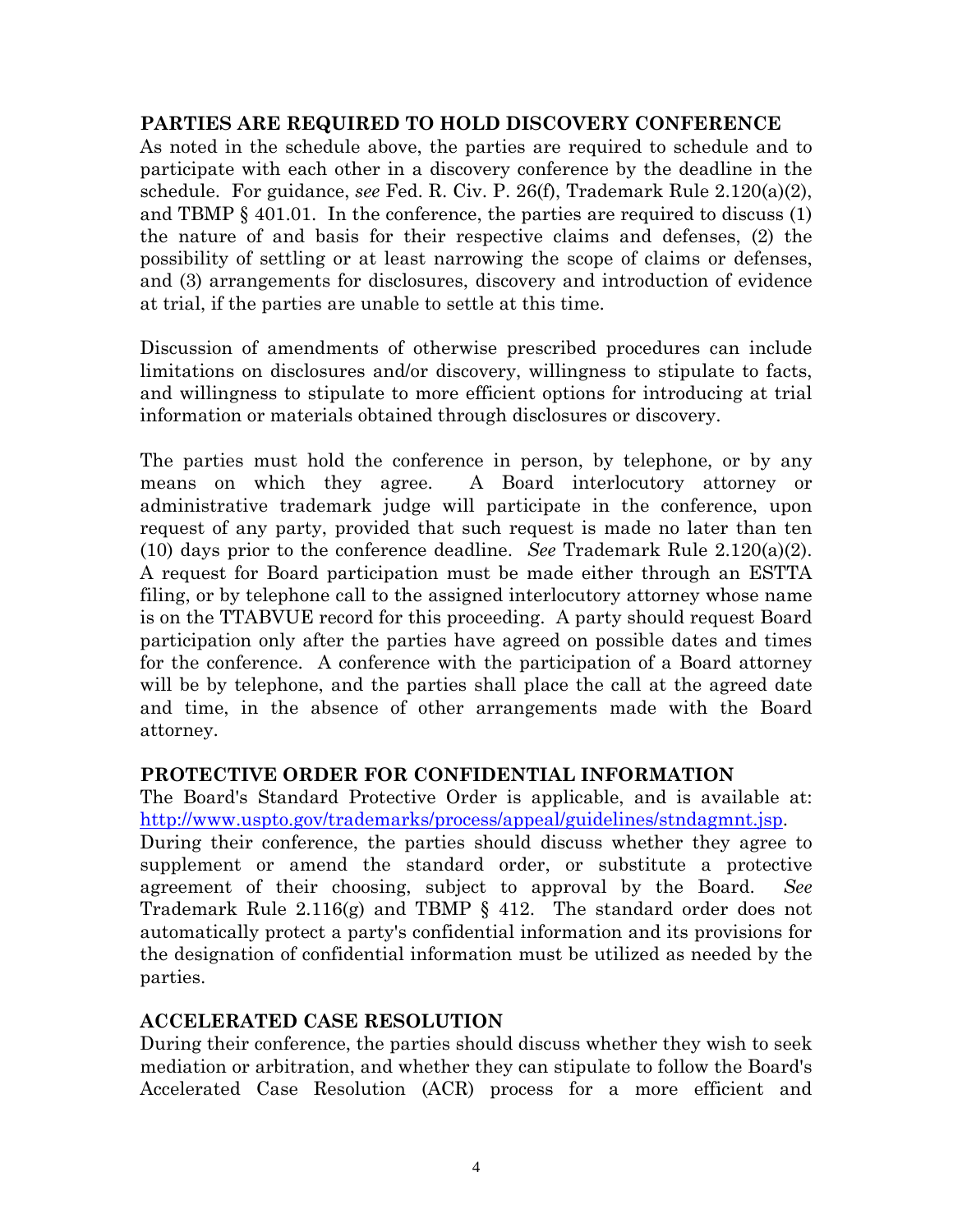economical means of obtaining the Board's determination of the proceeding. For guidance regarding ACR, *see* TBMP § 528. Detailed information on ACR, and examples of ACR cases and suggestions, are available at the Board's webpage, at: http://www.uspto.gov/trademarks/process/appeal/index.jsp.

# **DISCOVERY AND INTERLOCUTORY PROCEDURES**

For guidance regarding discovery, *see* Trademark Rule 2.120 and TBMP Chapter 400, regarding the deadline for and contents of initial disclosures, *see* Trademark Rule 2.120(a)(2) and TBMP § 401.02, and regarding the discoverability of various matters, *see* TBMP § 414. Certain provisions of Fed. R. Civ. P. 26 are applicable in modified form. The interlocutory attorney has discretion to require the parties, or to grant a request made by one or both parties, to resolve matters of concern to the Board, or a contested motion, by telephone conference. *See* Trademark Rule 2.120(i)(1) and TBMP  $§ 502.06(a).$ 

# **TRIAL**

For guidance regarding trial and testimony procedures, *see* Trademark Rules 2.121, 2.123 and 2.125, as well as TBMP Chapter 700. The parties should review authorities regarding the introduction of evidence during the trial phase, including by notice of reliance and by taking testimony from witnesses. For instance, any notice of reliance must be filed during the filing party's assigned testimony period, with a copy served on all other parties, and any testimony of a witness must be both noticed and taken during the party's testimony period. A party that has taken testimony must serve on each adverse party a copy of the transcript of such testimony, together with copies of any exhibits introduced during the testimony, within thirty (30) days after completion of the testimony deposition.

Briefs shall be filed in accordance with Trademark Rules 2.128(a) and (b). An oral hearing is not required, but will be scheduled upon request of any party, pursuant to Trademark Rule 2.129. For guidance regarding briefing and an oral hearing, *see* TBMP §§ 801-802.

# **PARTIES NOT REPRESENTED BY COUNSEL**

This proceeding is similar to a civil action in a federal district court.The Board **strongly** advises all parties to secure the services of an attorney who is familiar with trademark law and Board procedure. Strict compliance with the Trademark Rules of Practice and, where applicable, the Federal Rules of Civil Procedure, is required of all parties, whether or not they are represented by counsel. Parties not represented by such an attorney are directed to read the Frequently Asked Questions, available at the Board's web page: http://www.uspto.gov/trademarks/process/appeal/index.jsp.